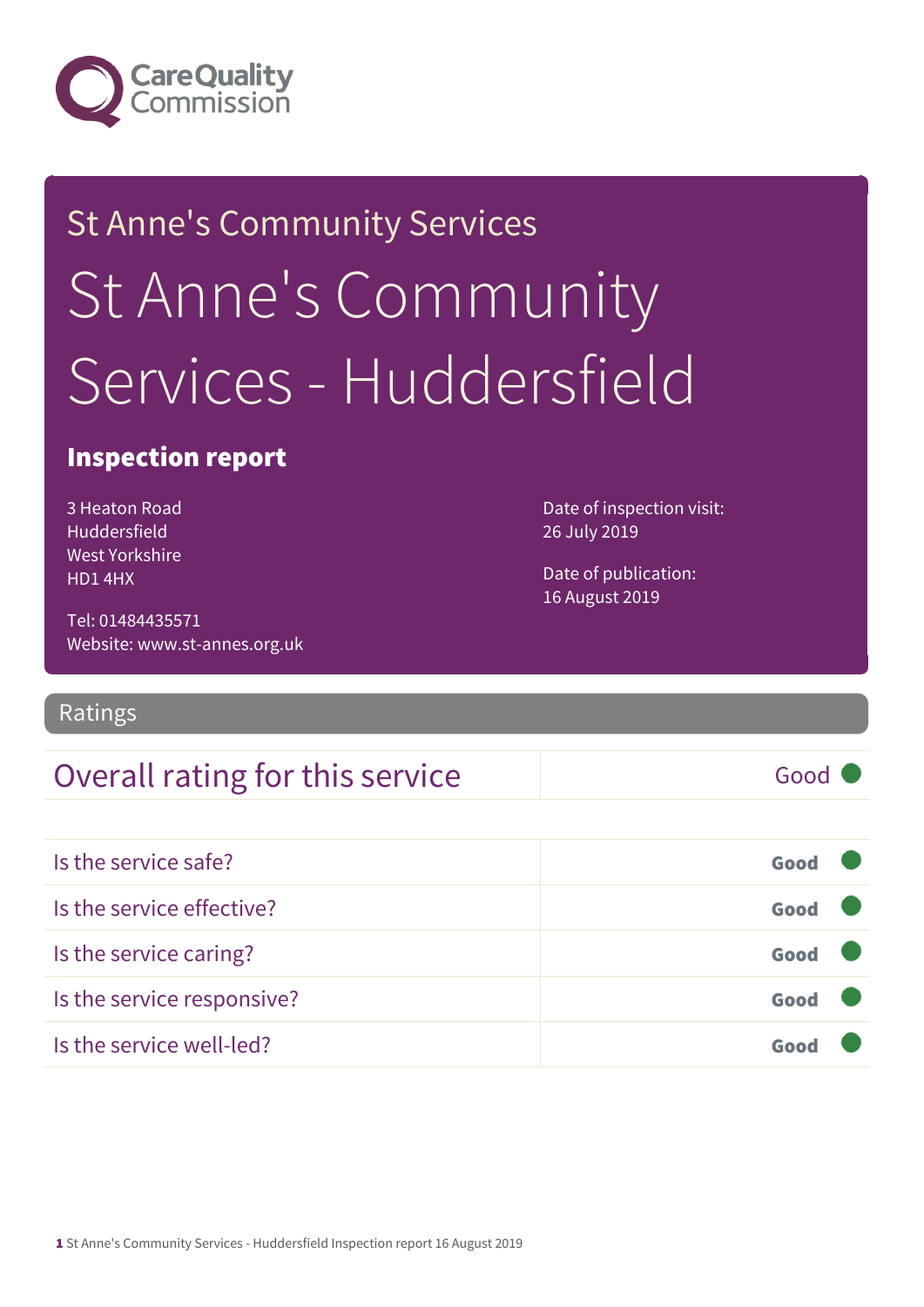### Summary of findings

### Overall summary

#### About the service

St Anne's Community Services – Huddersfield is a residential care home providing personal and nursing care to six people aged 18 and over who experience mental health issues. The accommodation is provided in a large Victorian house with communal bath and shower rooms situated on each floor. In addition, some facilities are provided to enable staff to sleep at the service.

#### People's experience of using this service and what we found

People told us they were safe living at this service and were supported by staff who knew how to identify abuse. A range of risk assessments were used to manage the risks to people both in the home and in the community.

A positive risk approach was used to ensure the potential for harm was minimised without restricting a person's human rights. People were supported to have maximum choice and control of their lives and staff supported them in the least restrictive way possible and in their best interests; the policies and systems in the service supported this practice.

People were encouraged to maintain a balanced diet and given advice on how to do this. Positive outcomes had been achieved in relation to people's diets. Wherever possible, people prepared their own meals and were provided with facilities which promoted their independent living skills.

People were supported by staff who received appropriate training and support to carry out their roles and responsibilities. We found staff to be knowledgeable about people, their medicines and how best to support them. Staff told us they felt supported by the registered manager and deputy manager.

Staff turnover was low, which meant they had worked at the service for a long time. People were positive about the support workers who assisted them and we could see there was a genuine, and friendly relationship between staff and people they supported.

People's care and support had been planned in partnership with them. Staff knew people well and supported them in line with their current needs and wishes. Staff were knowledgeable about people's likes, dislikes and personal preferences.

The provider and registered manager used a variety of methods to assess and monitor the quality of the service. We saw service level and provider audits, measuring the service to ensure they were meeting required standards of care provision.

The service worked in partnership with other organisations such as the local authority and health professionals.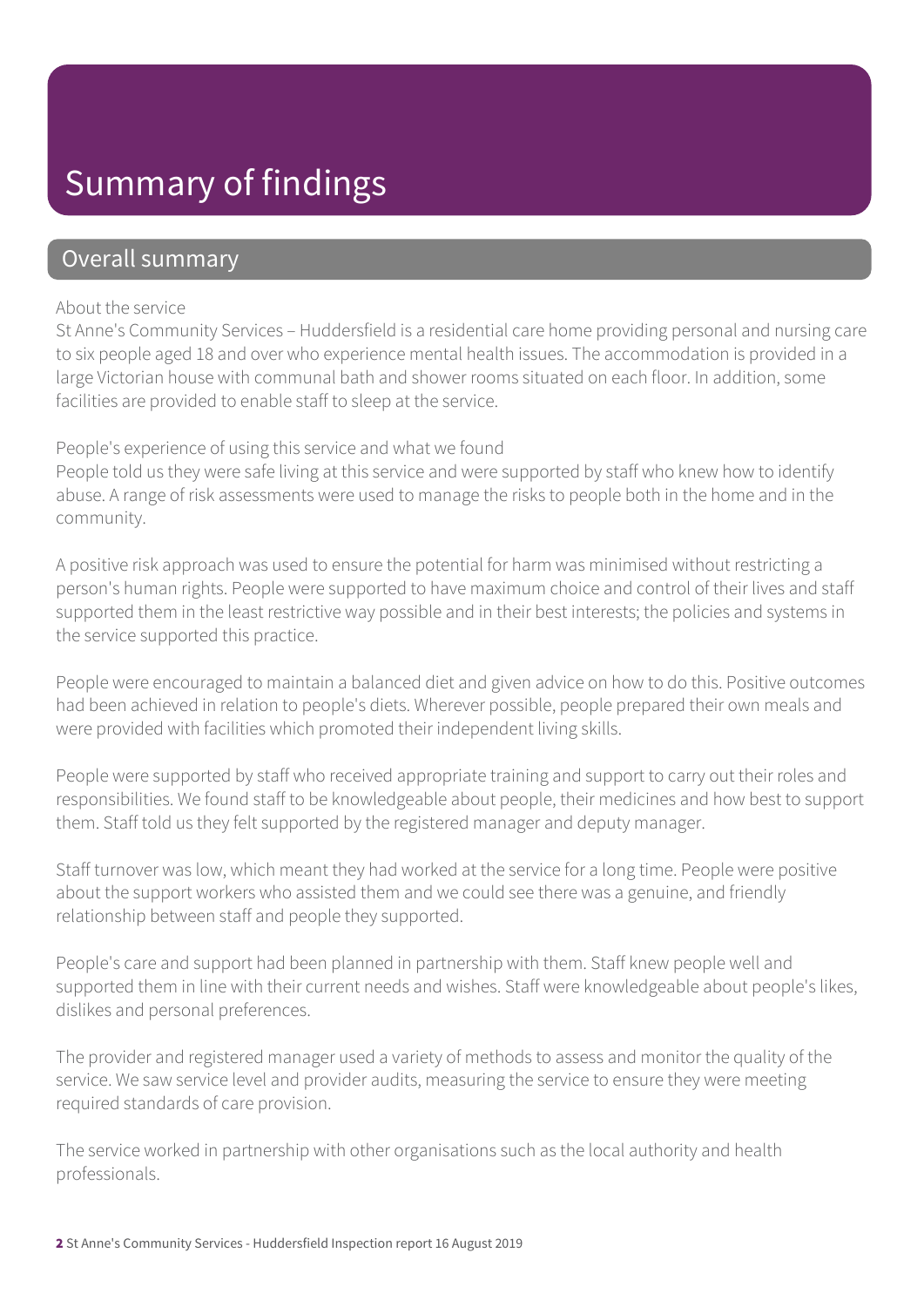For more details, please see the full report which is on the CQC website at www.cqc.org.uk

Rating at last inspection The last rating for this service was good (published 26 January 2017)

Why we inspected This was a planned inspection based on the previous rating.

Follow up

We will continue to monitor information we receive about the service until we return to visit as per our inspection programme. If we receive any concerning information we may inspect sooner.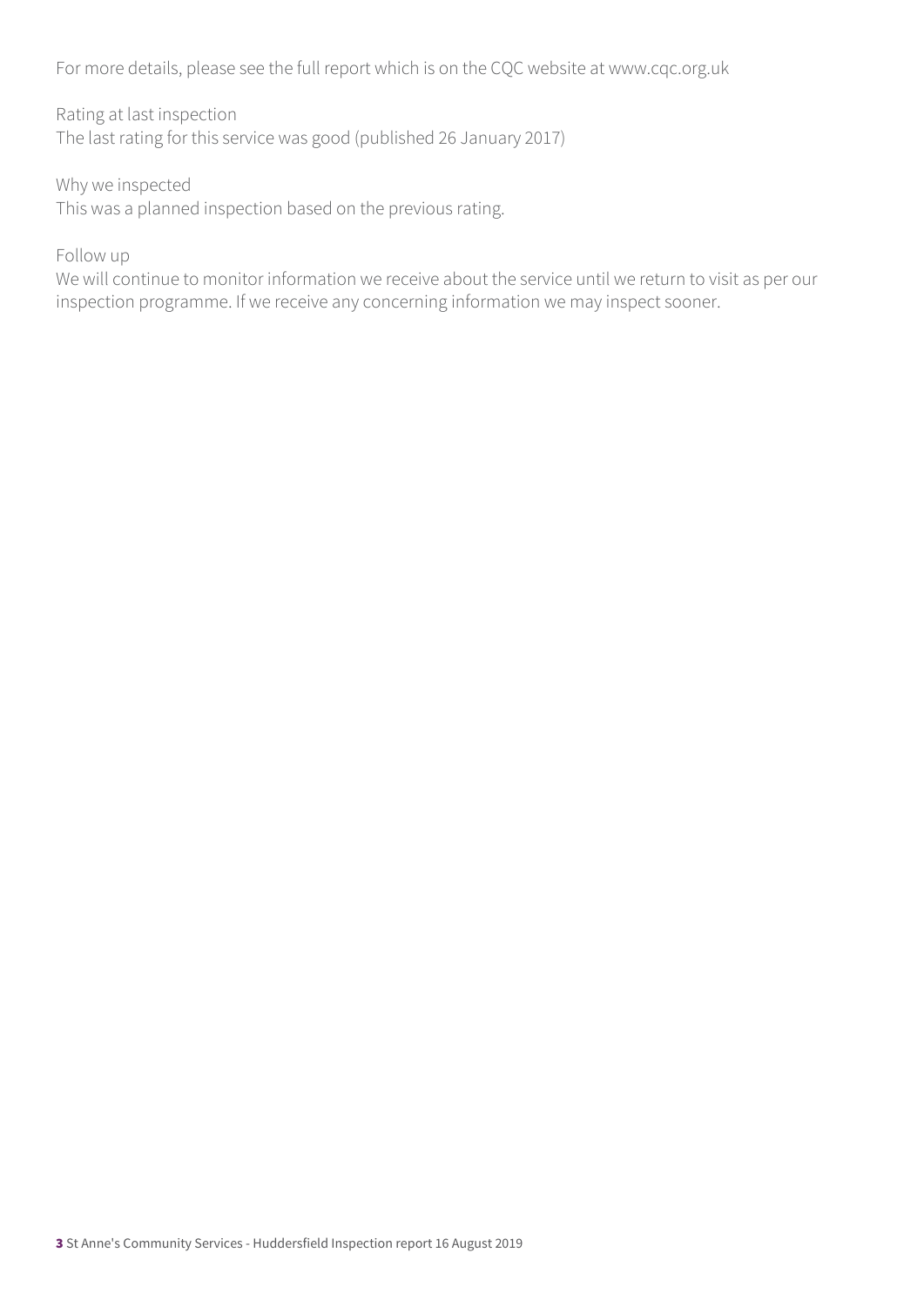### The five questions we ask about services and what we found

We always ask the following five questions of services.

| Is the service safe?                         | Good |
|----------------------------------------------|------|
| The service remained safe.                   |      |
| Details are in our Safe findings below.      |      |
| Is the service effective?                    | Good |
| The service remained effective               |      |
| Details are in our Effective findings below. |      |
| Is the service caring?                       | Good |
| The service remained caring                  |      |
| Details are in our Caring findings below.    |      |
| Is the service responsive?                   | Good |
| The service remained responsive              |      |
| Details are in our Responsive findings below |      |
| Is the service well-led?                     | Good |
| The service remained well-led                |      |
| Details are in our Well-led findings below   |      |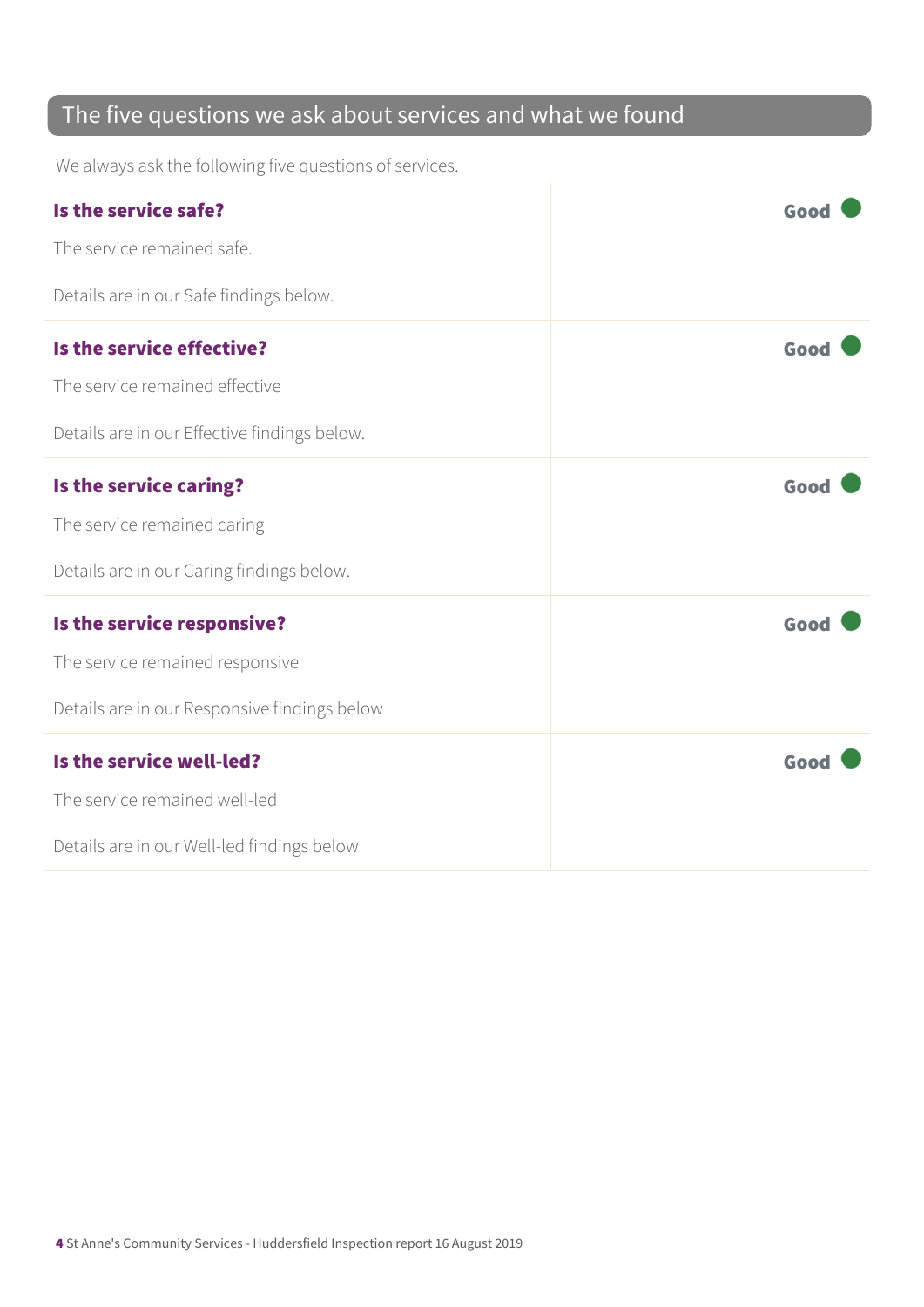

# St Anne's Community Services - Huddersfield

Detailed findings

## Background to this inspection

The inspection

We carried out this inspection under Section 60 of the Health and Social Care Act 2008 (the Act) as part of our regulatory functions. We checked whether the provider was meeting the legal requirements and regulations associated with the Act. We looked at the overall quality of the service and provided a rating for the service under the Care Act 2014.

Inspection team The inspection was carried out by one inspector.

#### Service and service type

St Anne's Community Services-Huddersfield is a 'care home'. People in care homes receive accommodation and nursing or personal care as single package under one contractual agreement. CQC regulates both the premises and the care provided, and both were looked at during this inspection.

The service had a manager registered with the Care Quality Commission. This means that they and the provider are legally responsible for how the service is run and for the quality and safety of the care provided.

Notice of inspection This inspection was unannounced.

#### What we did before inspection

We reviewed information we had received about the service since the last inspection. We sought feedback from the local authority commissioners and safeguarding. We contacted the Fire Service and other professionals who might work with the service. We contacted Healthwatch to see if they had any information about the service. Healthwatch is an independent consumer champion that gathers and represents the views of the public about health and social care services in England.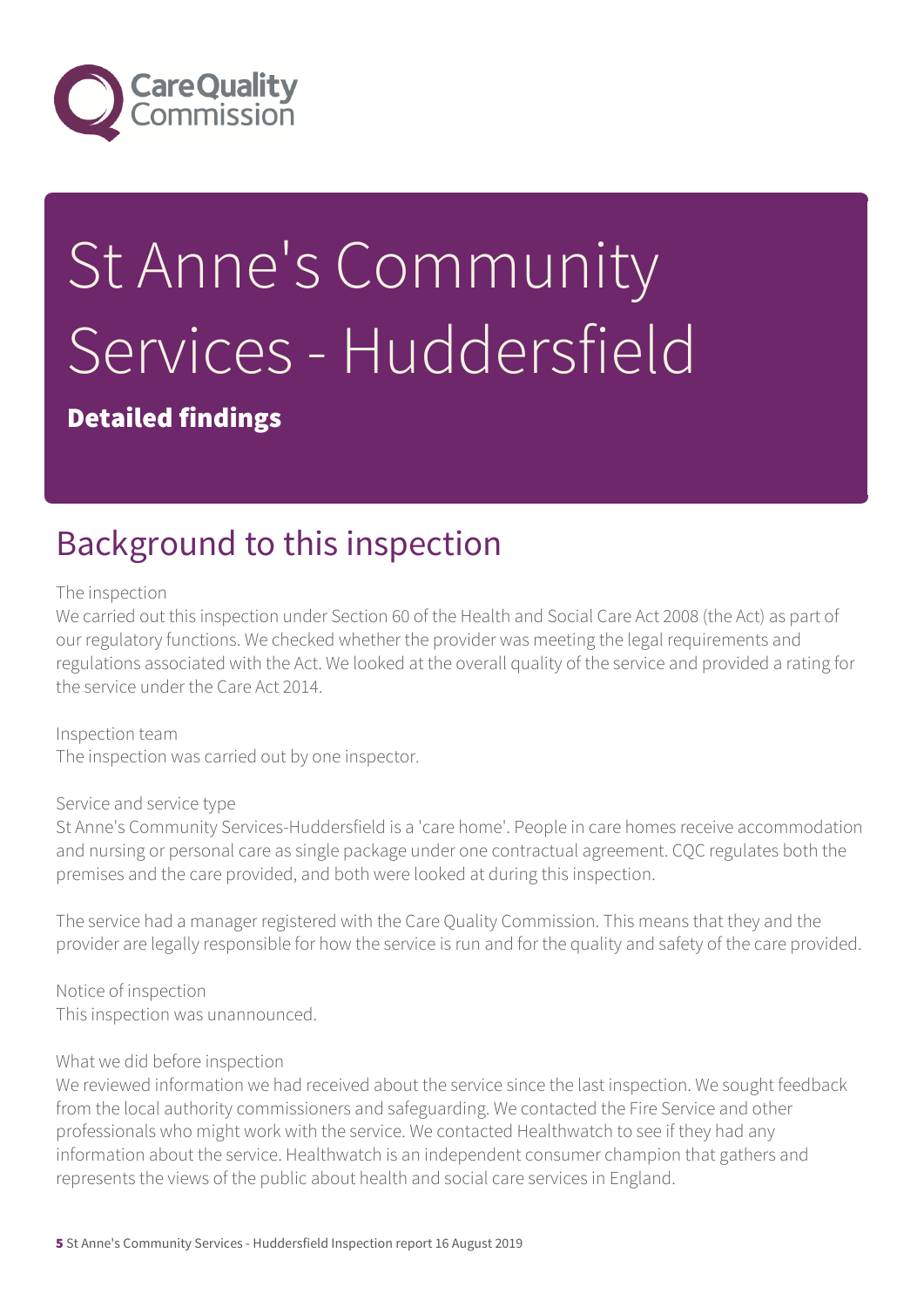We used the information the provider sent us in the provider information return. This is information providers are required to send us with key information about their service, what they do well, and improvements they plan to make. This information helps support our inspections. We used all of this information to plan our inspection.

#### During the inspection

We spoke with the registered manager, the deputy manager, and a support worker. We spoke with two people living at the service during the inspection. We reviewed a range of records. This included two people's care records and medication records. We looked at a variety of records relating to the management of the service, including audit and quality assurance information.

#### After the inspection

We continued to seek clarification from the provider to validate evidence found and looked at quality assurance records they sent to us. We spoke with a relative of a person at the service.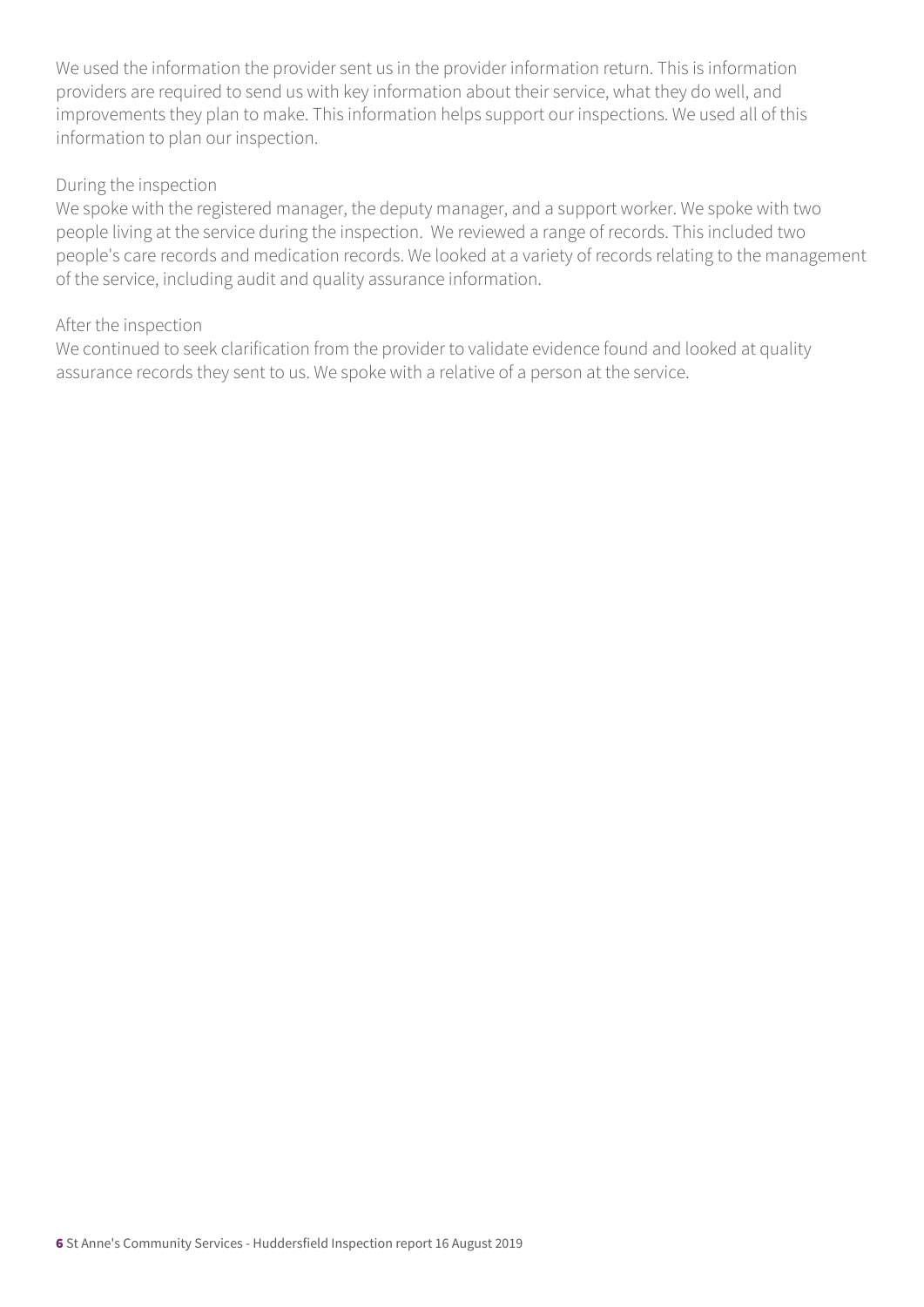### Is the service safe?

# Our findings

Safe – this means we looked for evidence that people were protected from abuse and avoidable harm.

At the last inspection this key question was rated as good. At this inspection this key question has remained good. This meant people were safe and protected from avoidable harm.

Systems and processes to safeguard people from the risk of abuse

- ●People told us they were safe. One person said, "Safe, yes. It's nice and relaxed. It's easy going. Not stressed."
- Staff understood how to protect people from the risk of abuse. Staff confirmed they had received training in safeguarding adults. We saw safeguarding was discussed as part of staff supervisions and team meetings.
- Staff were aware of how to report any unsafe practice. The provider had policies and procedures for safeguarding and whistleblowing policy. Information was displayed at the home.

#### Assessing risk, safety monitoring and management

- ●Systems and processes were in place to enable the registered manager to assess and manage risks to keep people as safe as possible.
- ●Staff were trained (although had not needed) to use positive behavioural support to manage behaviours which challenged. This is a person-centred approach to supporting people who display, or are at risk of displaying, behaviours which challenge. The registered manager confirmed they never used restraining techniques at the service.
- The service used positive risk assessment ensuring people were encouraged to take part in activities to improve their experiences.
- ●The provider used an external company to undertake electrical, fire, gas and water checks. We saw these were all up to date.

#### Staffing and recruitment

- ●There were sufficient staff to meet people's needs; people using the service, and staff confirmed this. The rotas allowed for flexibility to support people to appointments and events. The deputy manager told us no two days were the same in terms of staffing levels.
- ●Staff worked well together as a team to ensure people's needs were met. Agency staff were used both during the day and at night, although bank staff and existing staff generally filled in vacant shifts to ensure people were supported by staff they knew.
- ●People told us there were enough staff. In respect of agency staff, one said, "They don't know you as well as ordinary staff, but they have a rough idea."
- ●There had been no new recruitment to the service since our last inspection. The provider had systems in place to ensure recruitment practices were safe.

Using medicines safely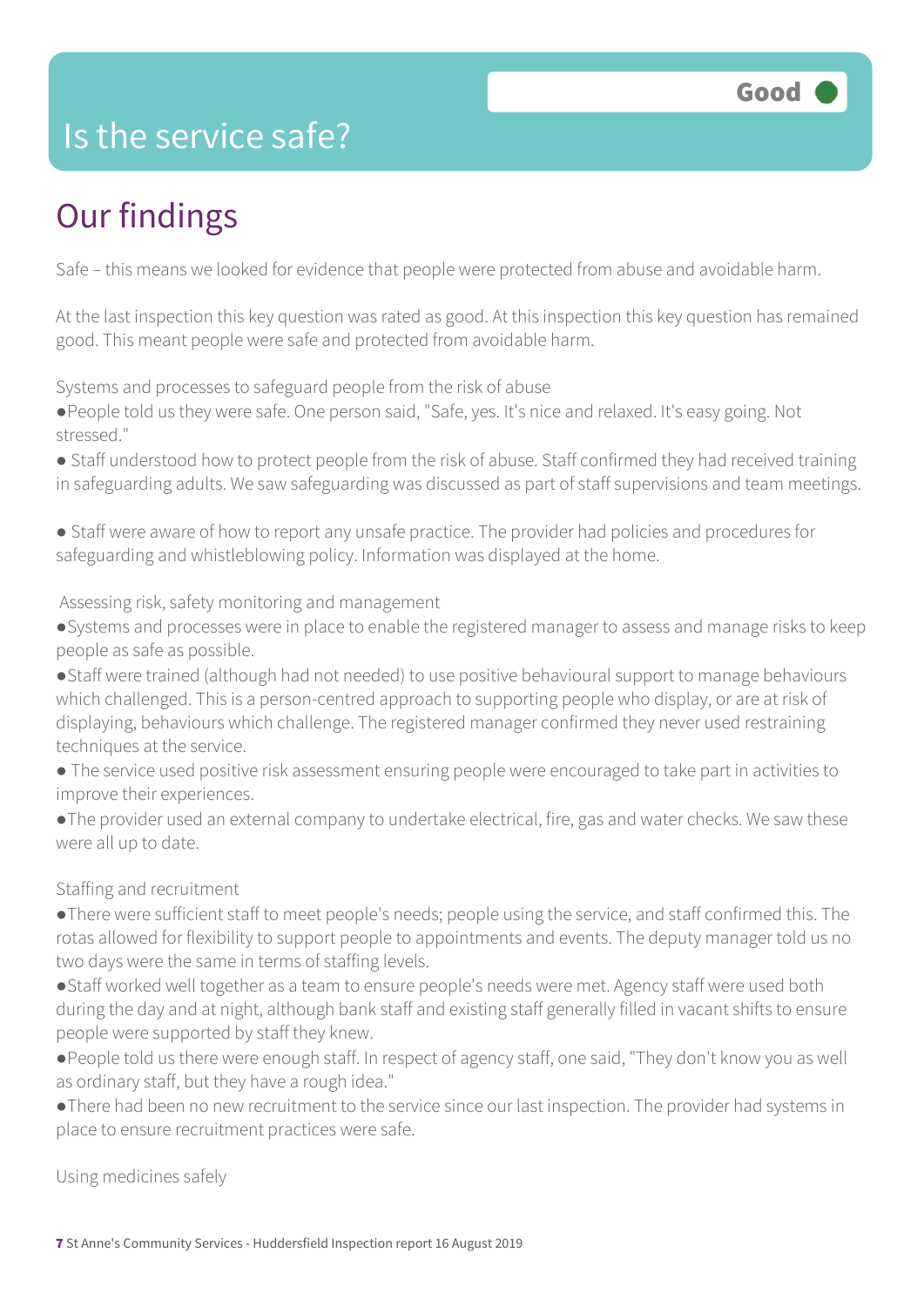- Medicines systems were organised, and people were receiving their medicines when they should. The provider was following safe protocols for the receipt, storage, administration and disposal of medicines. A random check during the inspection showed stocks tallied with their medicine counts.
- People were encouraged to manage their own medicines where this was assessed as safe and the effectiveness of the level of support required was regularly reviewed.
- ●Staff had completed training in medicines administration and had their competency assessed. Our discussions with staff showed they were knowledgeable about people's medicines.

#### Preventing and controlling infection

- ●People living at the service had responsibility for ensuring all areas were clean. We observed people undertaking these duties at inspection and all the communal areas we visited were extremely clean.
- ●People were protected from the spread of infection. Staff had received training in infection control and followed good infection control practices to help prevent the spread of healthcare related infections. There were adequate supplies of personal protective equipment such as gloves.
- ●There had been no outbreaks of infections at the service, which evidenced good practice was observed.

#### Learning lessons when things go wrong

●All accidents and incidents were on an on-line database which notified the provider's designated quality and safety team. This ensured the provider had oversight and analysed any themes in accidents, incidents and safeguarding issues to share lessons learnt across all the provider's services.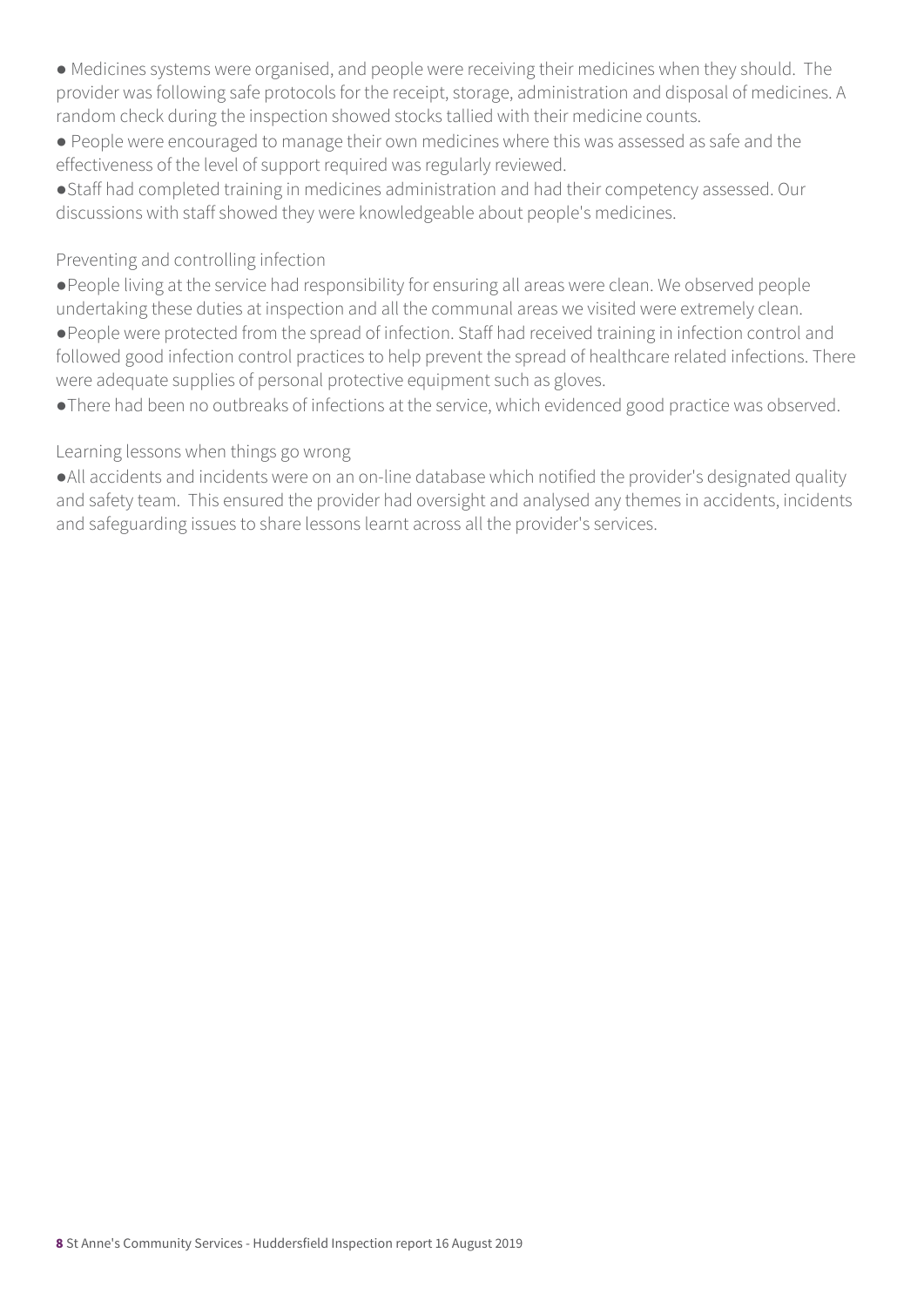### Is the service effective?

## Our findings

Effective – this means we looked for evidence that people's care, treatment and support achieved good outcomes and promoted a good quality of life, based on best available evidence.

At the last inspection this key question was rated as good. At this inspection this key question has remained good. This meant people's outcomes were consistently good, and people's feedback confirmed this.

Assessing people's needs and choices; delivering care in line with standards, guidance and the law

- People's physical, mental and social needs were assessed, to ensure their care, treatment and support
- was delivered in line with legislation, standards and evidence-based guidance to achieve effective outcomes ●People were offered choice in line with their preferences whilst at the home. We saw this included how

they wanted to spend their day and what they wanted to do.

Staff support: induction, training, skills and experience

- ●People received effective care from staff who received the induction and training they required to meet individual needs.
- ●Staff completed training in a range of different areas to ensure they had the right skills, knowledge and experience to deliver effective care. The provider had a programme of ongoing training which staff were expected to refresh at set intervals either face to face or online.
- ●Staff told us they were happy with the training they completed and felt supported and encouraged to develop. One member of staff was undertaking a degree course and although funding this themselves, praised the management for allowing them flexibility and support to undertake this.

Supporting people to eat and drink enough to maintain a balanced diet

- ●People chose what food they wanted to eat and were given a weekly allowance for food. They were either independent or supported to shop for these ingredients.
- ●Staff supported people to make their meals when they required support, but people were encouraged to make their own meals to encourage independence.
- ●People with special dietary needs were supported to eat food which promoted their wellbeing.

Staff working with other agencies to provide consistent, effective, timely care; Supporting people to live healthier lives, access healthcare services and support

- ●Records showed people had access to a multitude of external health professionals.
- ●We saw evidence people were supported to access services to improve their wellbeing. These included, continence nurses, psychiatrists and GPs.
- ●The service had won an award for their support of one person whose health had improved as a result of staff support.
- ●The registered manager said, "We use a traffic light system at handover so we can assess on a daily basis, their mental health." This enabled them to effectively monitor and act quickly if a person's mental health deteriorated and additional services were required.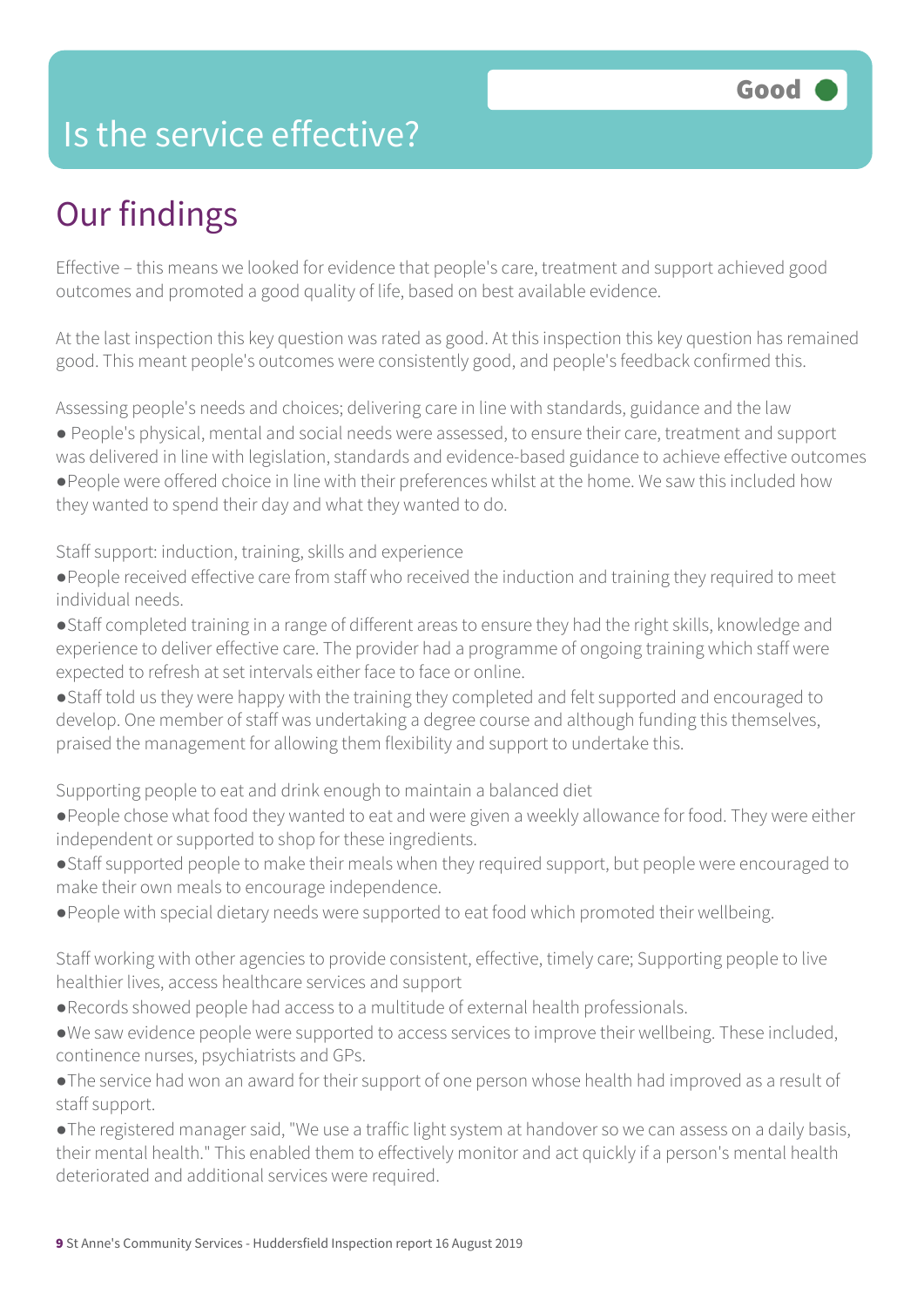Adapting service, design, decoration to meet people's needs

●The service was an old Victorian house. No specific adaptations were required for people using the service.

Ensuring consent to care and treatment in line with law and guidance

The Mental Capacity Act 2005 (MCA) provides a legal framework for making particular decisions on behalf of people who may lack the mental capacity to do so for themselves. The Act requires that, as far as possible, people make their own decisions and are helped to do so when needed. When they lack mental capacity to take particular decisions, any made on their behalf must be in their best interests and as least restrictive as possible.

People can only be deprived of their liberty to receive care and treatment when this is in their best interests and legally authorised under the MCA. In care homes, and some hospitals, this is usually through MCA application procedures called the Deprivation of Liberty Safeguards (DoLS).

●People living at the service had capacity to consent to their care arrangements. No one had a DoLS in place and people were free to come and go as they wished. People had a key to the front door and to their bedrooms. Communal areas remained unlocked.

●The service did not use restraining techniques although staff had been trained to use positive behavioural support.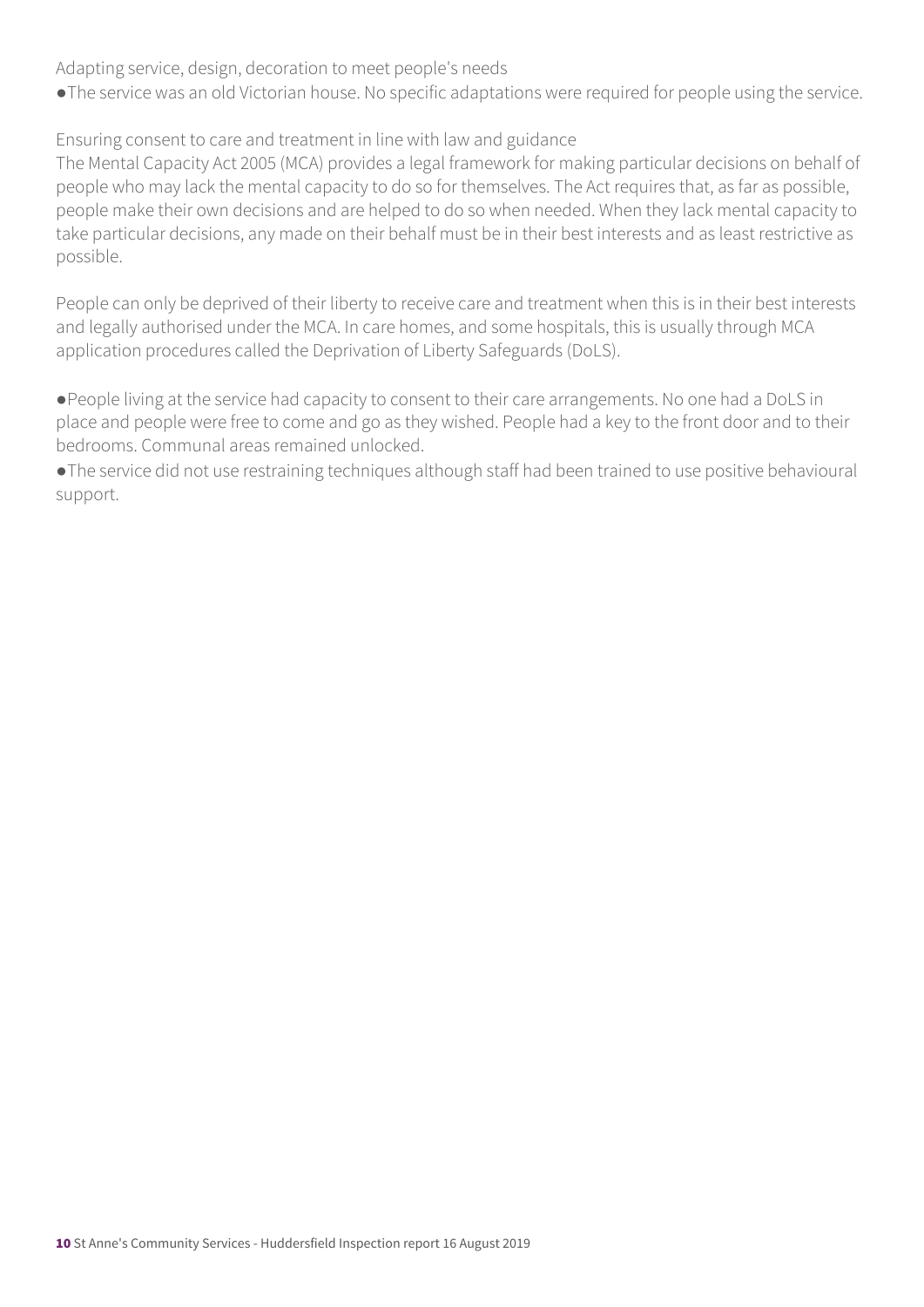### Is the service caring?

### Our findings

Caring – this means we looked for evidence that the service involved people and treated them with compassion, kindness, dignity and respect.

At the last inspection this key question was rated as good. At this inspection this key question has remained good. This meant people were supported and treated with dignity and respect; and involved as partners in their care.

Ensuring people are well treated and supported; respecting equality and diversity

- ●All the staff we spoke with clearly knew people well. We saw people and staff were comfortable and relaxed with each other and we heard friendly banter between people and staff.
- ●People told us they were happy living at the service and were respected. One said, "They do listen. I think they know us all well. They know a lot about all of us."
- ●Staff described the importance of the homely environment. One said, "Staff voluntarily cook Sunday dinner. Clients help to cook and clean afterwards. It is like a communal thing. There is something about togetherness. It is helpful. It gives a sense of home."
- The service complied with the Equality Act 2010 and ensured people were not treated unfairly because of any characteristics that are protected under the legislation, such as gender and race. Our conversations with people, the registered managers and staff confirmed people's unique characteristics were respected.

Supporting people to express their views and be involved in making decisions about their care

- ●Throughout the day we could see people were involved in day to day decisions about their care and what they wanted to do.
- ●Staff encouraged people in a caring way. One said, "It's not about being over caring but being present for the people you care about. Sometimes it's only a bit of encouragement."

Respecting and promoting people's privacy, dignity and independence

- ●Staff were aware of respecting people's private space and would not access anyone's room without express permission. The registered manager said, "We would never enter without knocking on doors."
- ●People had a key to their bedrooms and used these to ensure they could keep this space private. One person said, "If I want some time of my own I can go to the room. No one can come in if I want to be on my own."
- ●People were encouraged to be as independent as possible in all aspects of their daily lives. One person said, "They have got me a fridge for my bedroom, a kettle and three containers." They told us this had given them the ability to make a hot drink in their bedroom.
- People's personal information was respected, and we saw documents were locked away in the offices when not in use.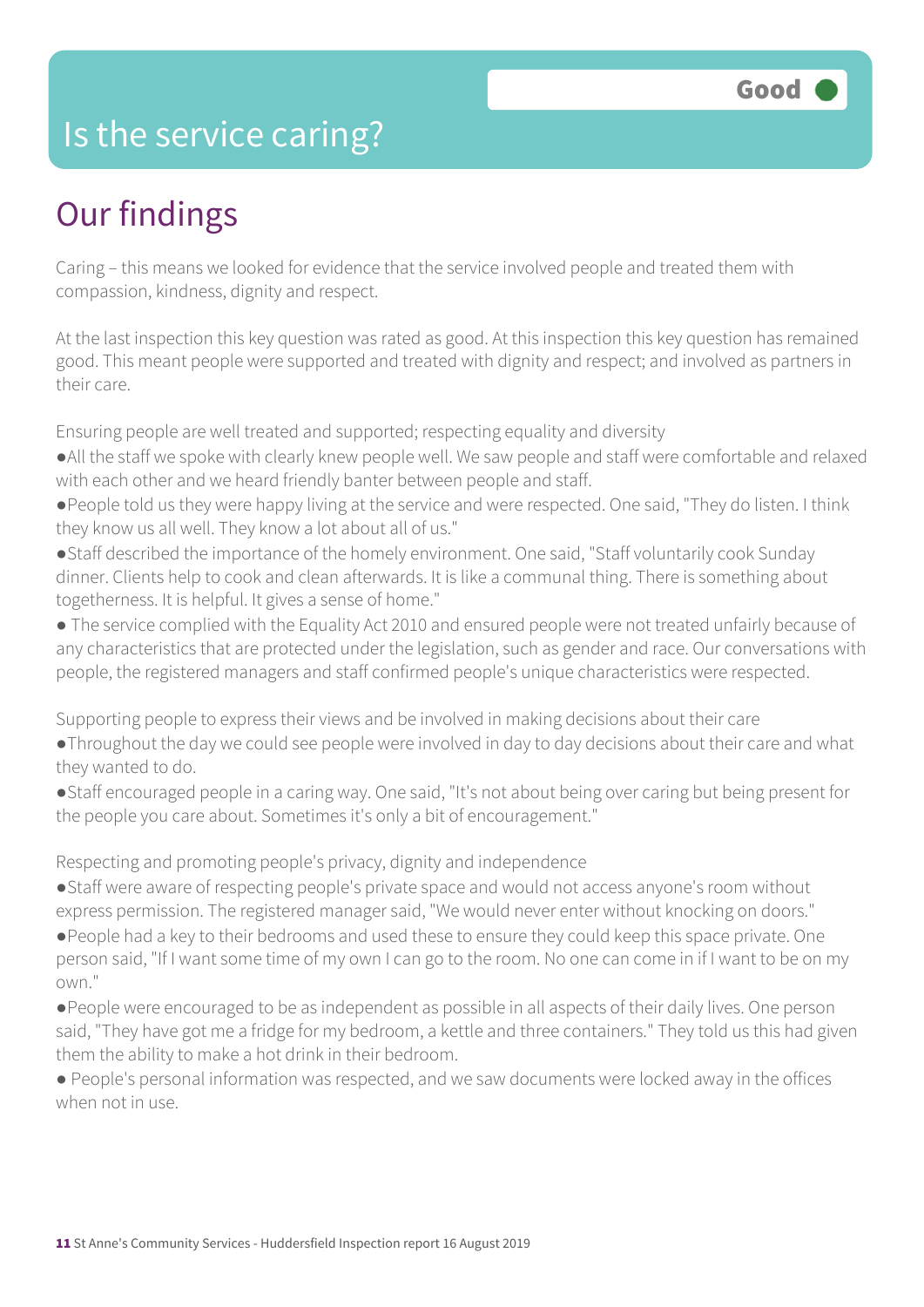### Is the service responsive?

# Our findings

Responsive – this means we looked for evidence the service met people's needs.

At the last inspection this key question was rated as good. At this inspection this key question remained good. This meant people's needs were met through good organisation and delivery.

Planning personalised care to ensure people have choice and control and to meet their needs and preferences

- People's care plans were clear and provided detailed assessments of people's support needs and how they wanted their support to be provided.
- ●The service used the 'mental health recovery star' to record each person's individual support needs as well as documenting progress against their objectives.
- ●People told us they had choice and control over how their support was provided and they did not feel restricted. One person said, "My decision, on Thursday or Saturday I can stay in bed till dinner time, but if I have a good night sleep I get out of bed."

Meeting people's communication needs

Since 2016 onwards all organisations that provide publicly funded adult social care are legally required to follow the Accessible Information Standard (AIS). The standard was introduced to make sure people are given information in a way they can understand. The standard applies to all people with a disability, impairment or sensory loss and in some circumstances to their carers.

- ●Each care plan contained a section on the standard to ensure staff considered these requirements as part of their assessment and review.
- ●The registered manager said, "Information is available in easy read but it's not needed at this service."

Supporting people to develop and maintain relationships to avoid social isolation; support to follow interests and to take part in activities that are socially and culturally relevant to them

- ●People were supported to take part in activities that were important to them and were encouraged to maintain relationships with family and friends.
- ●One person was interested in accessing work opportunities and had been supported to follow their ambition.
- ●People at the service regularly spent time away from the service with friends and family and two people were on social leave at the time of the inspection
- ●Relatives told us they took part in festivities at the home such as the Christmas party.

Improving care quality in response to complaints or concerns

- ●People told us they would feel comfortable raising issues and concerns with any of the staff or the managers and they knew how to complain.
- ●No complaints about the service had been received. However, there had been complaints by people at the service about other people at the service and these had been handled appropriately. People had been encouraged to voice their concerns.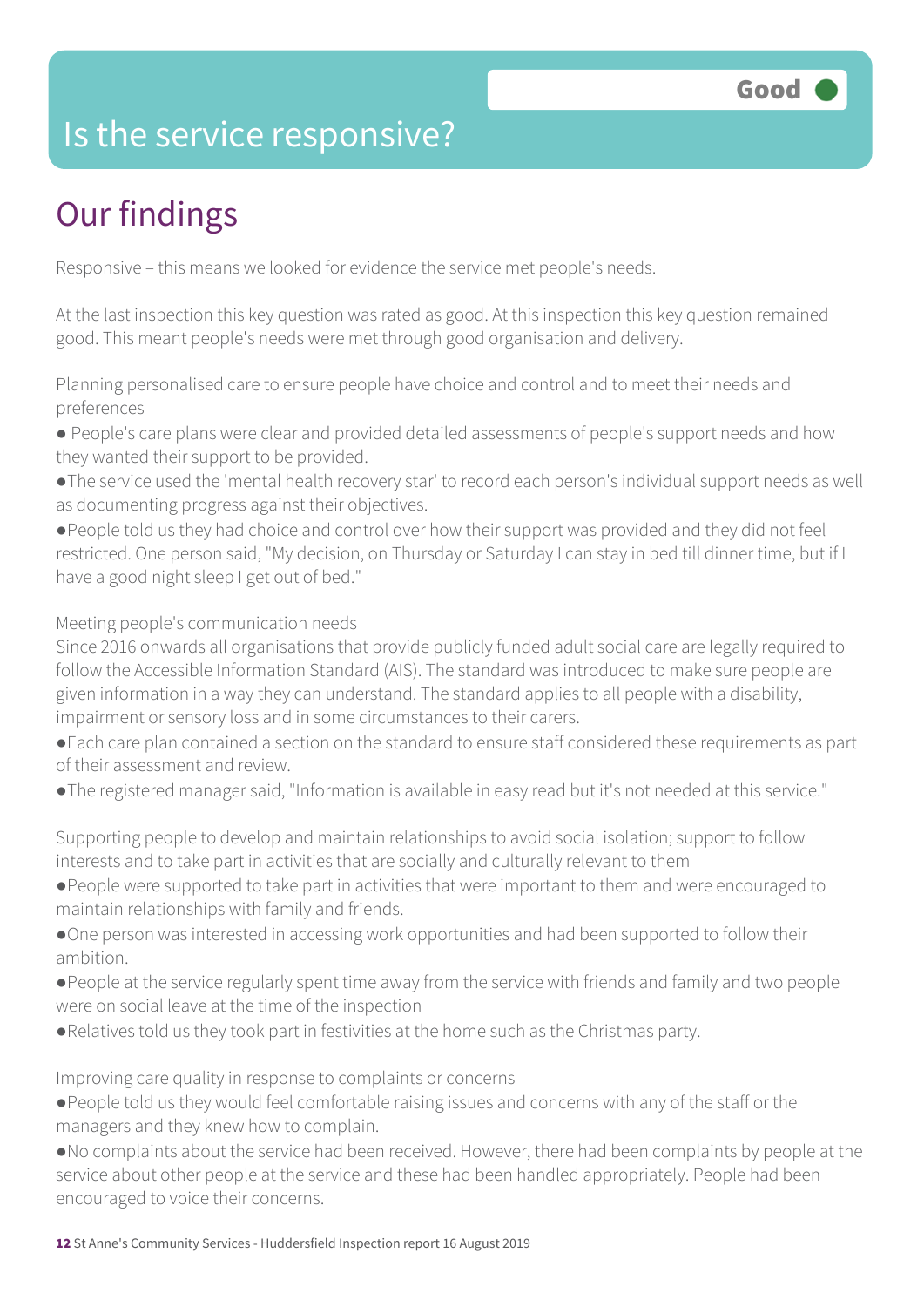End of life care and support

●No one at the service was at this stage in their life. Staff had received end of life training and would want to continue to support the person if this was practical depending on their needs.

●The registered manager said, "Everyone has a profile and after I die form, but not everyone will sign or talk about it. We would have to take it as it comes if someone died."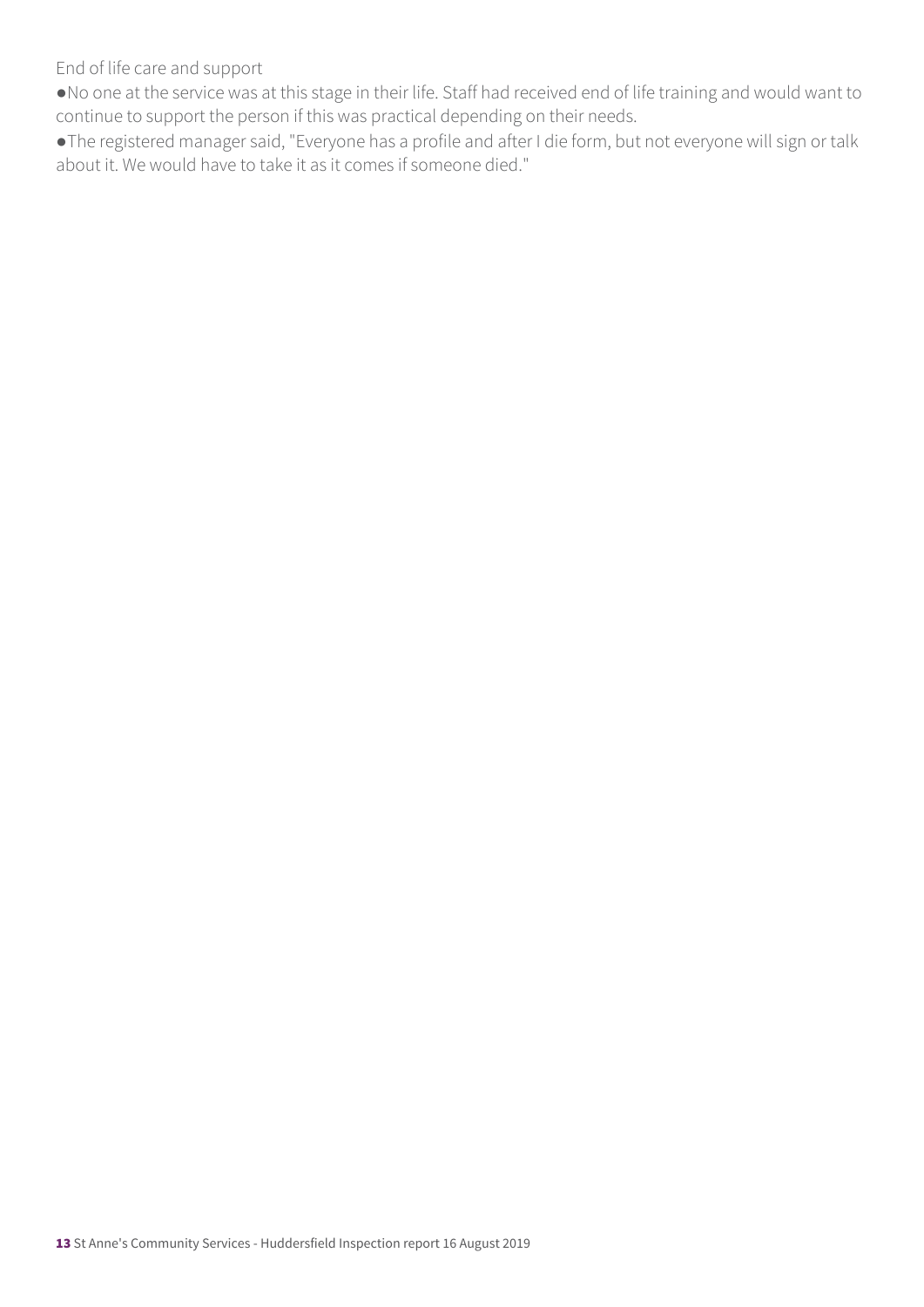### Is the service well-led?

### Our findings

Well-Led – this means we looked for evidence that service leadership, management and governance assured high-quality, person-centred care; supported learning and innovation; and promoted an open, fair culture.

At the last inspection this key question was rated as good. At this inspection this key question remained good. This meant the service was consistently managed and well-led. Leaders and the culture they created promoted high-quality, person-centred care.

Managers and staff being clear about their roles, and understanding quality performance, risks and regulatory requirements

●The home had a registered manager who registered with the Care Quality Commission. They were also registered at two of the provider's other service and spent time across these services. Some management tasks had been delegated to a deputy manager who had a good understanding of the running of the service.

●The deputy manager spoke highly of staff at the service and was confident in the care they provided. They said, "We have such a good staff, everyone looks after each other here. They really do. They all gel together really well."

●Staff said, "We are well-led, efficient and people get the best support. Communication is really good here."

●One person we spoke with said, "Very good management. They do a good job. They should be proud of the staff as they do a good job."

How the provider understands and acts on the duty of candour, which is their legal responsibility to be open and honest with people when something goes wrong

●The registered manager and the staff team were clear about their responsibilities in terms of duty of candour and when to notify CQC of incidents. There had been very few incidents at the service and we did not find any evidence to suggest this was a lack of reporting.

●The service was displaying the ratings of their previous inspection as required by legislation.

Promoting a positive culture that is person-centred, open, inclusive and empowering, which achieves good outcomes for people

●The deputy manager told us staff morale was good. They said, "They know my door is always open. They will come with everything. The atmosphere is good. We have a compliment form from one of the clients. Nothing is ever too much trouble"

●The people we spoke with confirmed they were happy living there and were supported by staff who understood them. One person who lived there said there was, "A good atmosphere. Cheerful and not stressful."

Engaging and involving people using the service, the public and staff, fully considering their equality characteristics

●The registered manager advised us they held regular meetings with people at the home. They said, "They could influence what happens here. We are not here to impose."